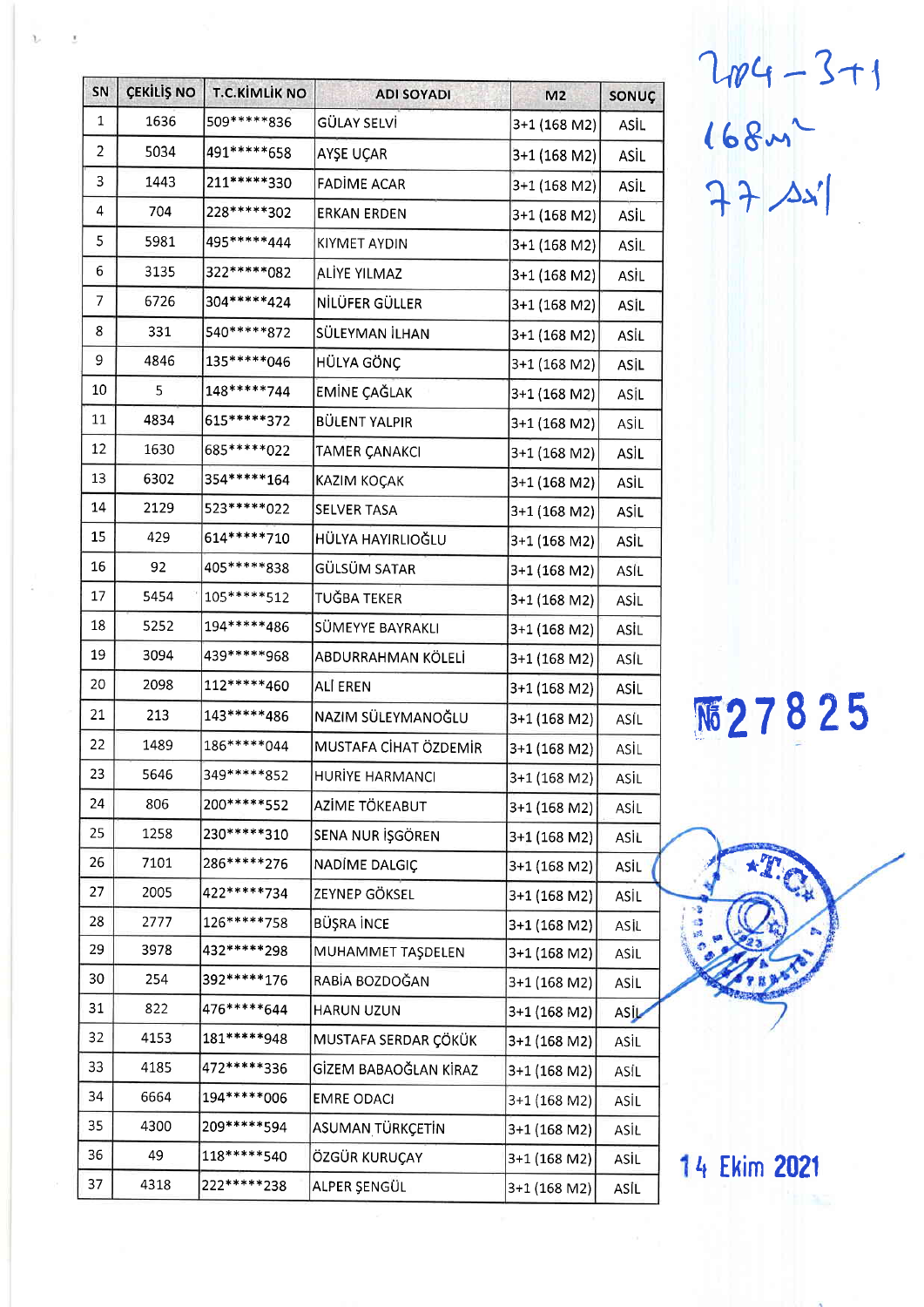| 38 | 6922 | 251 ***** 532   | NESLİHAN USUL         | 3+1 (168 M2)   | ASİL |
|----|------|-----------------|-----------------------|----------------|------|
| 39 | 4455 | 468*****806     | NEZIHE USLU           | 3+1 (168 M2)   | ASİL |
| 40 | 4347 | 592*****616     | ŞEFİK İŞLEYİCİ        | 3+1 (168 M2)   | ASİL |
| 41 | 4319 | 174*****356     | <b>ENES SOLAK</b>     | 3+1 (168 M2)   | ASIL |
| 42 | 951  | 236******210    | <b>HÜSEYİN YILDIZ</b> | 3+1 (168 M2)   | ASİL |
| 43 | 5197 | 302 ***** 470   | HARUN KORKMAZDAĞ      | 3+1 (168 M2)   | ASİL |
| 44 | 4204 | 621 ***** * 602 | MUSTAFA OK            | $3+1$ (168 M2) | ASİL |
| 45 | 2511 | 478*****126     | ALİYE GÜL LİMON       | 3+1 (168 M2)   | ASİL |
| 46 | 1563 | 625******398    | MEHMET ÇAKIR          | 3+1 (168 M2)   | ASİL |
| 47 | 6267 | 317*****666     | MEDENİ BOZKAN         | 3+1 (168 M2)   | ASİL |
| 48 | 2737 | 272 ***** 420   | AHMET FARUK ACAR      | 3+1 (168 M2)   | ASİL |
| 49 | 6365 | 451 ***** 946   | MUHAMMET ERGÜN        | 3+1 (168 M2)   | ASİL |
| 50 | 7279 | 153******190    | NEZİH GÖNÜL           | 3+1 (168 M2)   | ASIL |
| 51 | 6217 | 261******122    | SAMI TOSUN            | 3+1 (168 M2)   | ASIL |
| 52 | 4071 | 421 ***** * 062 | YASİN BOZKUŞ          | 3+1 (168 M2)   | ASİL |
| 53 | 4549 | 662*****394     | <b>HÜLYA IŞIK</b>     | 3+1 (168 M2)   | ASİL |
| 54 | 3265 | 380******748    | ELMAS ŞAHİN           | 3+1 (168 M2)   | ASİL |
| 55 | 1126 | 320*****662     | ÖMER YALÇIN           | 3+1 (168 M2)   | ASİL |
| 56 | 6519 | 540******042    | MUHAMMED AKSEKİ       | 3+1 (168 M2)   | ASİL |
| 57 | 2107 | 584*****866     | <b>BURCU DOĞAN</b>    | 3+1 (168 M2)   | ASİL |
| 58 | 4790 | 217*****074     | <b>OSMAN TETİK</b>    | 3+1 (168 M2)   | ASİL |
| 59 | 3285 | 236*****920     | MEHTAP ÖZKAN          | 3+1 (168 M2)   | ASİL |
| 60 | 3272 | 365******454    | İLHAN KAHRAMAN        | 3+1 (168 M2)   | ASİL |
|    |      |                 |                       |                |      |

顺27825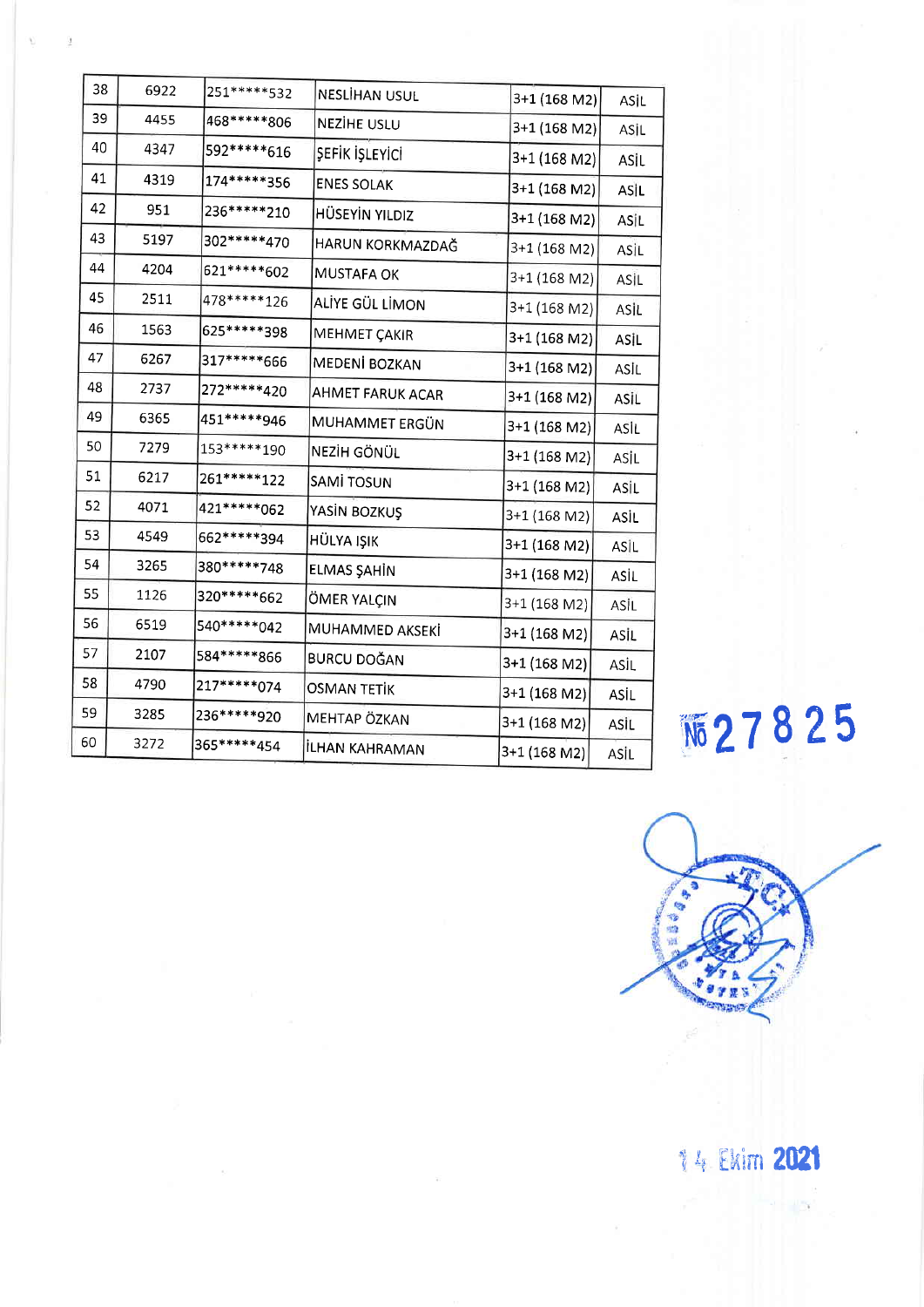| 61 | 711  | 228*****028   | YILMAZ MEVLÜT ULUKAYA | 3+1 (168 M2) | ASİL |
|----|------|---------------|-----------------------|--------------|------|
| 62 | 3874 | 562*****636   | KERIM BAL             | 3+1 (168 M2) | ASİL |
| 63 | 4933 | 156*****948   | FERHAT BABACAN        | 3+1 (168 M2) | ASİL |
| 64 | 6012 | 264*****812   | SEHER KÜÇÜK           | 3+1 (168 M2) | ASİL |
| 65 | 6706 | 540*****580   | MEHMET İLHAN          | 3+1 (168 M2) | ASIL |
| 66 | 4090 | 728*****340   | ALİ İHSAN KÖFE        | 3+1 (168 M2) | ASİL |
| 67 | 3306 | 498*****850   | ABDULLAH DEMIRTAŞ     | 3+1 (168 M2) | ASIL |
| 68 | 1472 | 143******718  | FİLİZ AKIN            | 3+1 (168 M2) | ASIL |
| 69 | 4461 | 132******008  | <b>METIN TOPTAŞ</b>   | 3+1 (168 M2) | ASİL |
| 70 | 7071 | 264 ***** 526 | <b>HEDIYE DEV</b>     | 3+1 (168 M2) | ASİL |
| 71 | 4005 | 402*****210   | <b>FURKAN YAMANER</b> | 3+1 (168 M2) | ASİL |
| 72 | 762  | 393*****282   | FATIH ÇOBAN           | 3+1 (168 M2) | ASİL |
| 73 | 3826 | 428*****028   | AYŞE KILIÇASLAN       | 3+1 (168 M2) | ASİL |
| 74 | 5800 | 466******018  | <b>FATMA CAN</b>      | 3+1 (168 M2) | ASİL |
| 75 | 355  | 181*****994   | BİLGEKAĞAN KURT       | 3+1 (168 M2) | ASİL |
| 76 | 26   | 431 ***** 660 | <b>İSMAİL AKSOY</b>   | 3+1 (168 M2) | ASİL |
| 77 | 3056 | 416*****750   | ADNAN KÜÇÜK           | 3+1 (168 M2) | ASİL |
|    |      |               |                       |              |      |

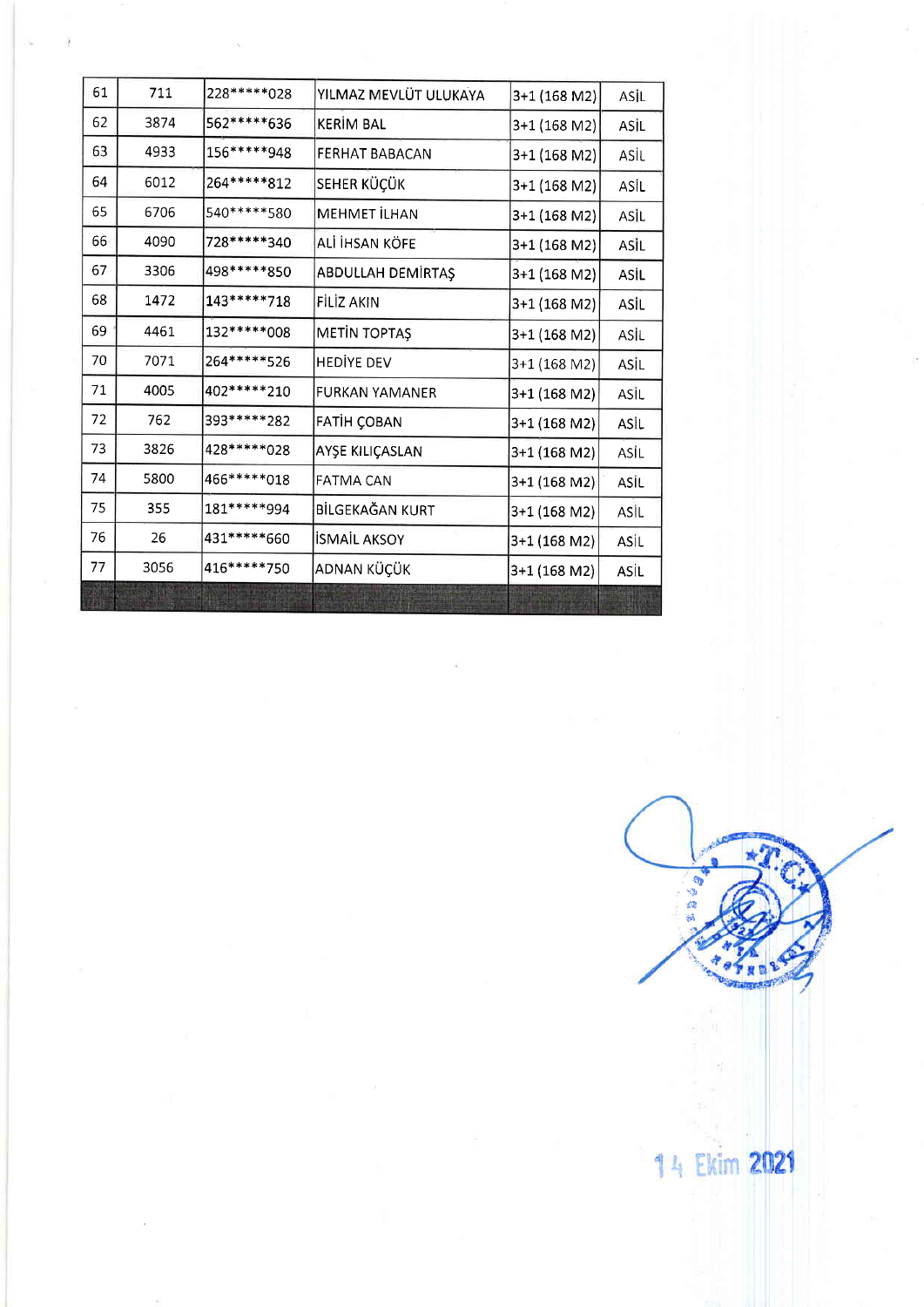| $\mathbf{1}$ | 2192 | 592 ***** 808   | RAMAZAN KİRAZ                         | 3+1 (168 M2)   | <b>YEDEK</b> |
|--------------|------|-----------------|---------------------------------------|----------------|--------------|
| 2            | 4755 | 536*****878     | FATIH KAHRAMAN                        | 3+1 (168 M2)   | YEDEK        |
| 3            | 904  | 451 ***** 962   | <b>ESRA TALAS</b>                     | $3+1$ (168 M2) | <b>YEDEK</b> |
| 4            | 547  | 412*****820     | YAŞAR CANKURT                         | 3+1 (168 M2)   | <b>YEDEK</b> |
| 5            | 937  | 140*****226     | ZEYNEP UYSAL                          | 3+1 (168 M2)   | YEDEK        |
| 6            | 3812 | 434*****578     | OSMAN ŞİMŞEK                          | 3+1 (168 M2)   | YEDEK        |
| 7            | 3875 | 367*****896     | SELAHATTİN HAKAN KARAMAN 3+1 (168 M2) |                | YEDEK        |
| 8            | 1889 | 233 ***** 470   | ŞAYESTE KAVASOĞLU                     | 3+1 (168 M2)   | YEDEK        |
| 9            | 6826 | 281 ***** 756   | NURİ OSMAN ESGİN                      | 3+1 (168 M2)   | YEDEK        |
| 10           | 4095 | 493*****684     | MÜFİDE ATAY                           | 3+1 (168 M2)   | YEDEK        |
| 11           | 322  | 285 ***** * 732 | HÜLYA ÇETİN                           | 3+1 (168 M2)   | YEDEK        |
| 12           | 1321 | 465 ***** 290   | HASAN BÜLBÜL                          | 3+1 (168 M2)   | <b>YEDEK</b> |
| 13           | 584  | 403 ***** 570   | AHMET BAYRAM                          | 3+1 (168 M2)   | <b>YEDEK</b> |
| 14           | 983  | 447*****576     | SALĪHA ÇAKICI                         | 3+1 (168 M2)   | YEDEK        |
| 15           | 1546 | 600 ***** 804   | MUHAMMED ÇEKİÇ                        | 3+1 (168 M2)   | YEDEK        |
| 16           | 509  | 518*****316     | AYŞE ALBAŞ                            | $3+1$ (168 M2) | YEDEK        |
| 17           | 5787 | 491 ***** 230   | YAREN ZEYNEP AKTAŞ                    | 3+1 (168 M2)   | YEDEK        |
| 18           | 749  | 413*****584     | NAKİYE ÖZDAL                          | 3+1 (168 M2)   | YEDEK        |
| 19           | 1721 | 260 ***** 540   | <b>AHMET SUNA</b>                     | 3+1 (168 M2)   | YEDEK        |
| 20           | 3903 | 124*****670     | GÖKÇE AYDIN                           | 3+1 (168 M2)   | <b>YEDEK</b> |
| 21           | 5167 | 283******138    | İBRAHİM DEMİRAĞ                       | 3+1 (168 M2)   | YEDEK        |
| 22           | 6785 | 420*****468     | DUDU TAVŞAN                           | 3+1 (168 M2)   | YEDEK        |
| 23           | 2341 | 130*****826     | CELAL YETİŞİR                         | 3+1 (168 M2)   | YEDEK        |
| 24           | 6232 | 717*****774     | <b>AHMET SERT</b>                     | 3+1 (168 M2)   | YEDEK        |
| 25           | 7141 | 132*****094     | BİLAL SEZGİN                          | 3+1 (168 M2)   | YEDEK        |
| 26           | 1219 | 261******206    | FADİMEANA ÇALIŞKAN                    | 3+1 (168 M2)   | YEDEK        |
| 27           | 7152 | 518*****630     | ALİME GÖNÇ                            | 3+1 (168 M2)   | <b>YEDEK</b> |
| 28           | 979  | 212 ***** 220   | EMEL İNANÇLI                          | 3+1 (168 M2)   | <b>YEDEK</b> |
| 29           | 2981 | 238*****110     | ATİLA TOMRUK                          | 3+1 (168 M2)   | <b>YEDEK</b> |
| 30           | 3953 | 111*****474     | ÖMER DİŞCİ                            | 3+1 (168 M2)   | YEDEK        |
| 31           | 4344 | 185******830    | AYŞE CAN                              | 3+1 (168 M2)   | YEDEK        |
| 32           | 420  | 486******208    | PERİHAN ERTAVUKCU                     | 3+1 (168 M2)   | <b>YEDEK</b> |
| 33           | 2919 | 505 ***** 970   | MEHMET ÖZDEMİR                        | 3+1 (168 M2)   | <b>YEDEK</b> |
| 34           | 1946 | 377*****206     | HASAN CELAL VAROL                     | 3+1 (168 M2)   | YEDEK        |
| 35           | 6449 | 109*****962     | ŞERİFE KARACA                         | 3+1 (168 M2)   | YEDEK        |
| 36           | 318  | 131******242    | GAMZE DİMEN                           | 3+1 (168 M2)   | <b>YEDEK</b> |
| 37           | 1456 | 403 ***** 884   | AYŞE ABUOĞLU                          | 3+1 (168 M2)   | YEDEK        |
| 38           | 3451 | 456******310    | MEHMET GÜNAY                          | 3+1 (168 M2)   | YEDEK        |

7184 - 3+1<br>168 m2<br>A3 Test

**兩27825**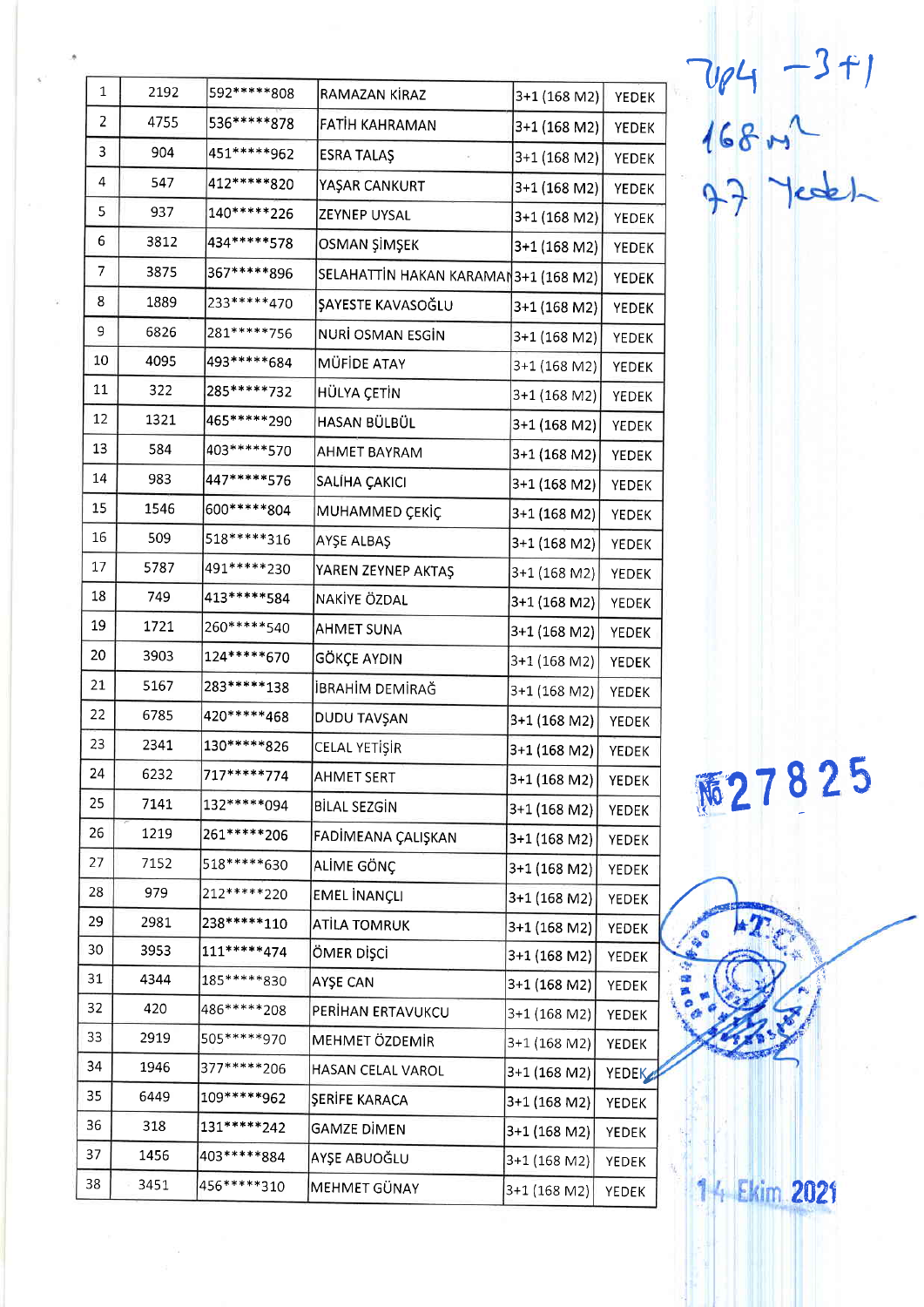| 39 | 1996 | 141*****664  | ZELİHA YİĞİT        | $ 3+1(168 M2) $       | YEDEK |
|----|------|--------------|---------------------|-----------------------|-------|
| 40 | 3222 | 1153*****652 | <b>TÜRKAN ÇELİK</b> | $ 3+1$ (168 M2) YEDEK |       |
| 41 | 4510 | 371*****316  | SERIFE NUR ORHAN    | $ 3+1$ (168 M2) YEDEK |       |